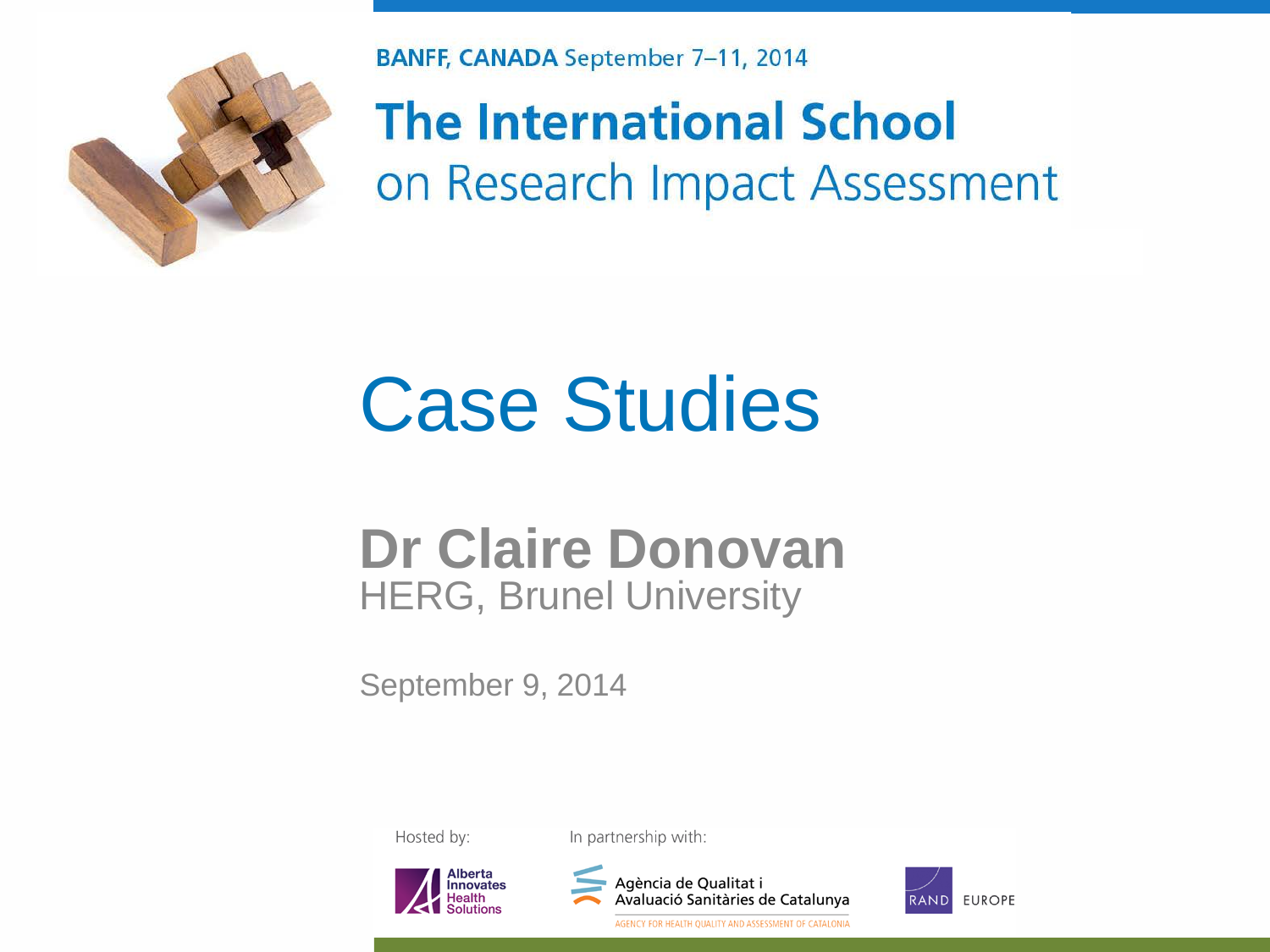## Session overview

- Why use case studies?
- Key methodological issues
- Learning activity using examples

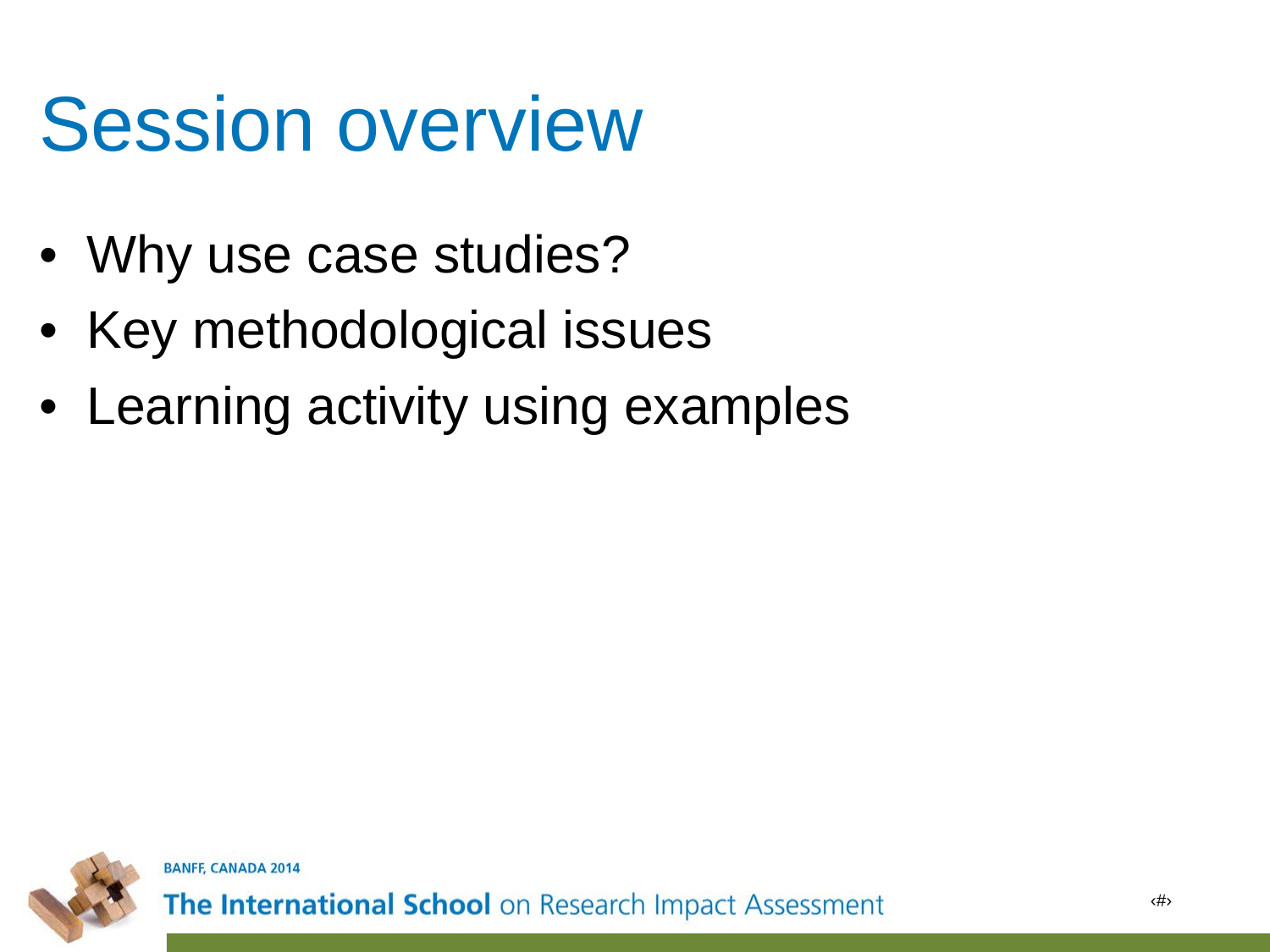## Overall learning outcomes

- Identify the purpose of using case studies
- Identify when this method is appropriate to use for an assessment

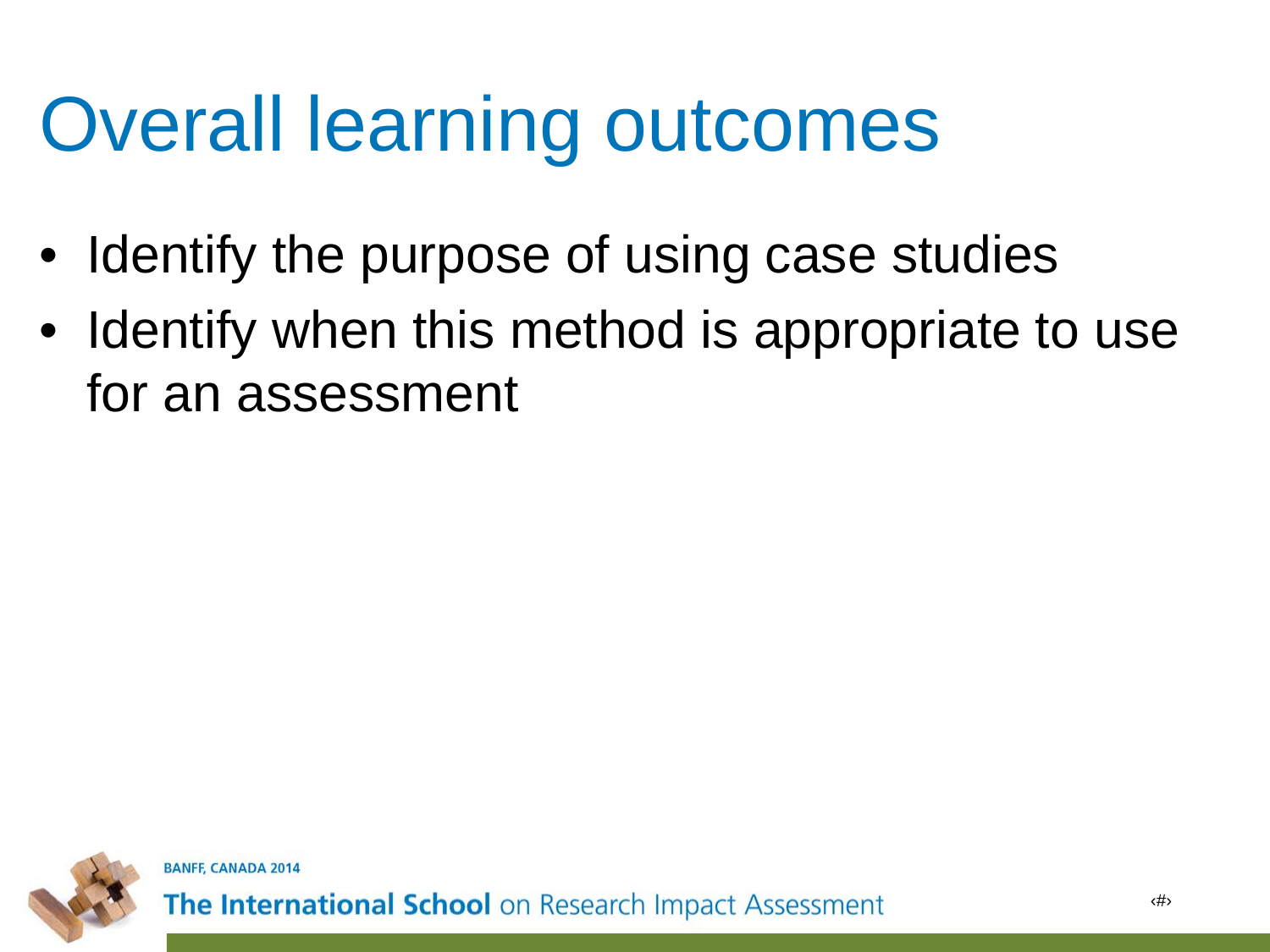### Learning outcomes

- Identify **when**, **why**, and **how** to use case studies to evaluate the impact of biomedical and health sciences research
- Know that the case study method can range from a single case to multiple cases, and can use quantitative and qualitative data
- Recognise the advantages and challenges of using the case study method

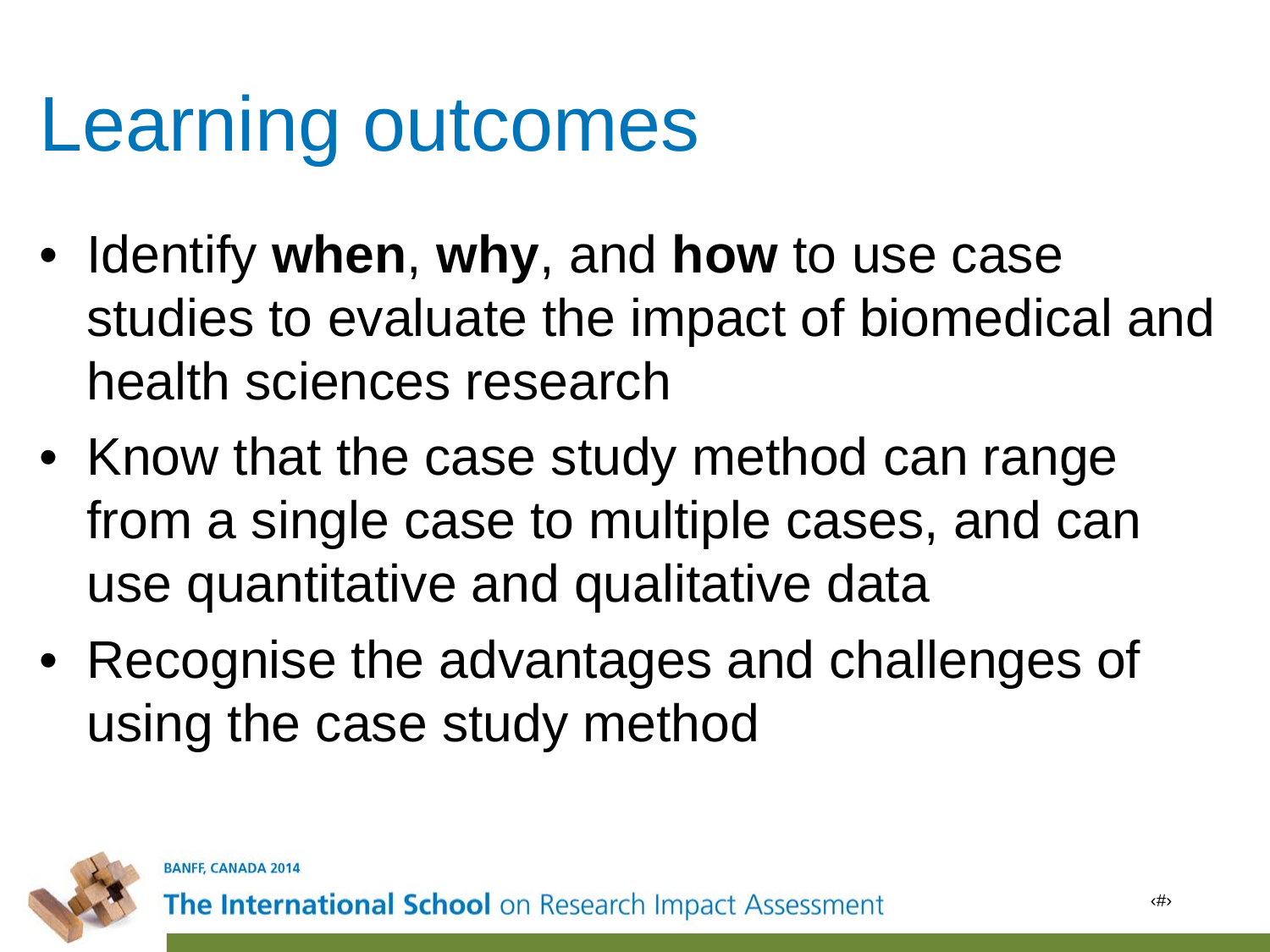# Learning outcomes *(continued)*

- Understand the key methodological issues involved in using the case study method, including:
	- Sampling
	- Data collection
	- Data analysis
	- Quality control/validity/reliability



**BANFF, CANADA 2014**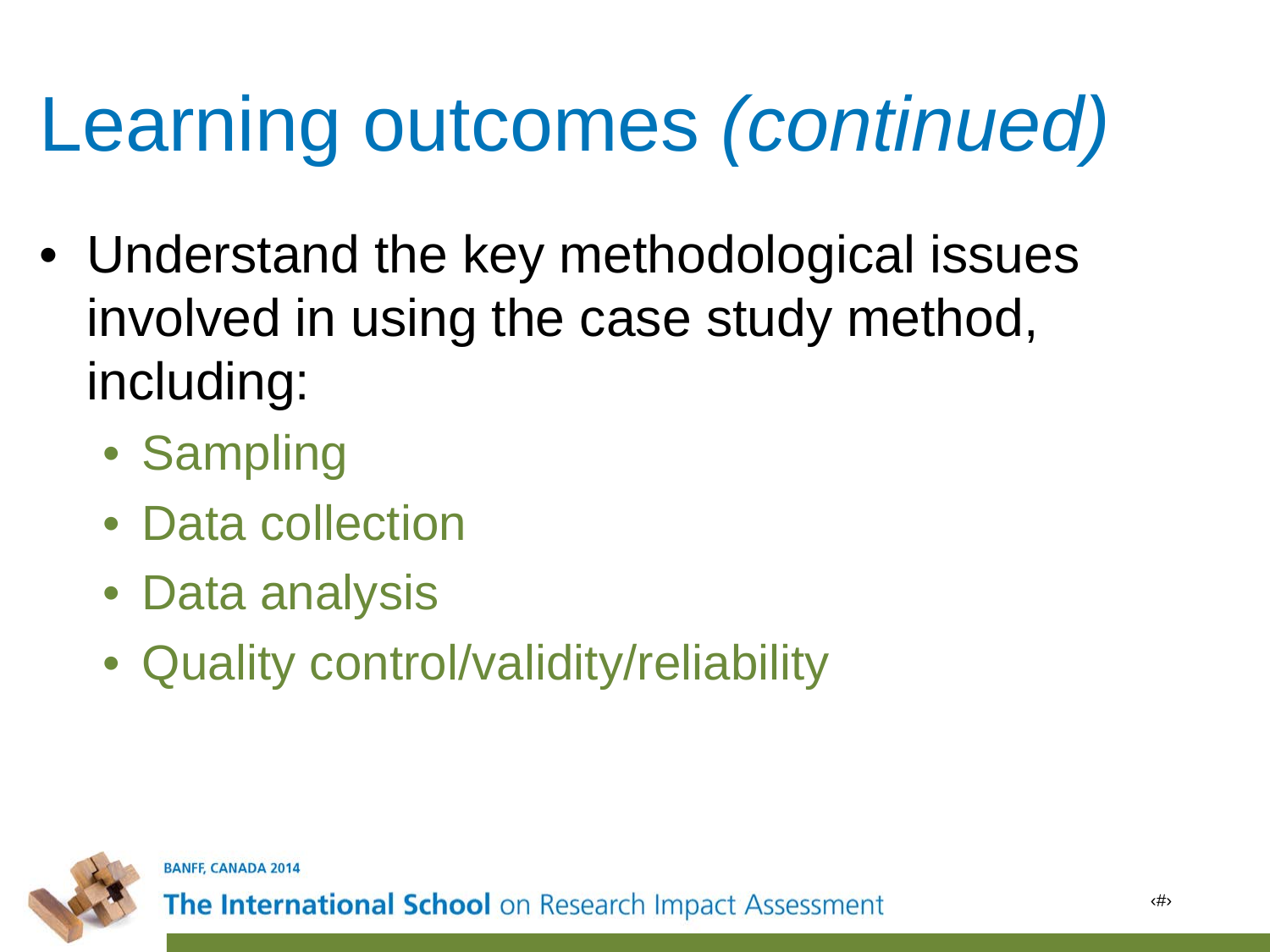### Why use case studies?





#### **BANFF, CANADA 2014**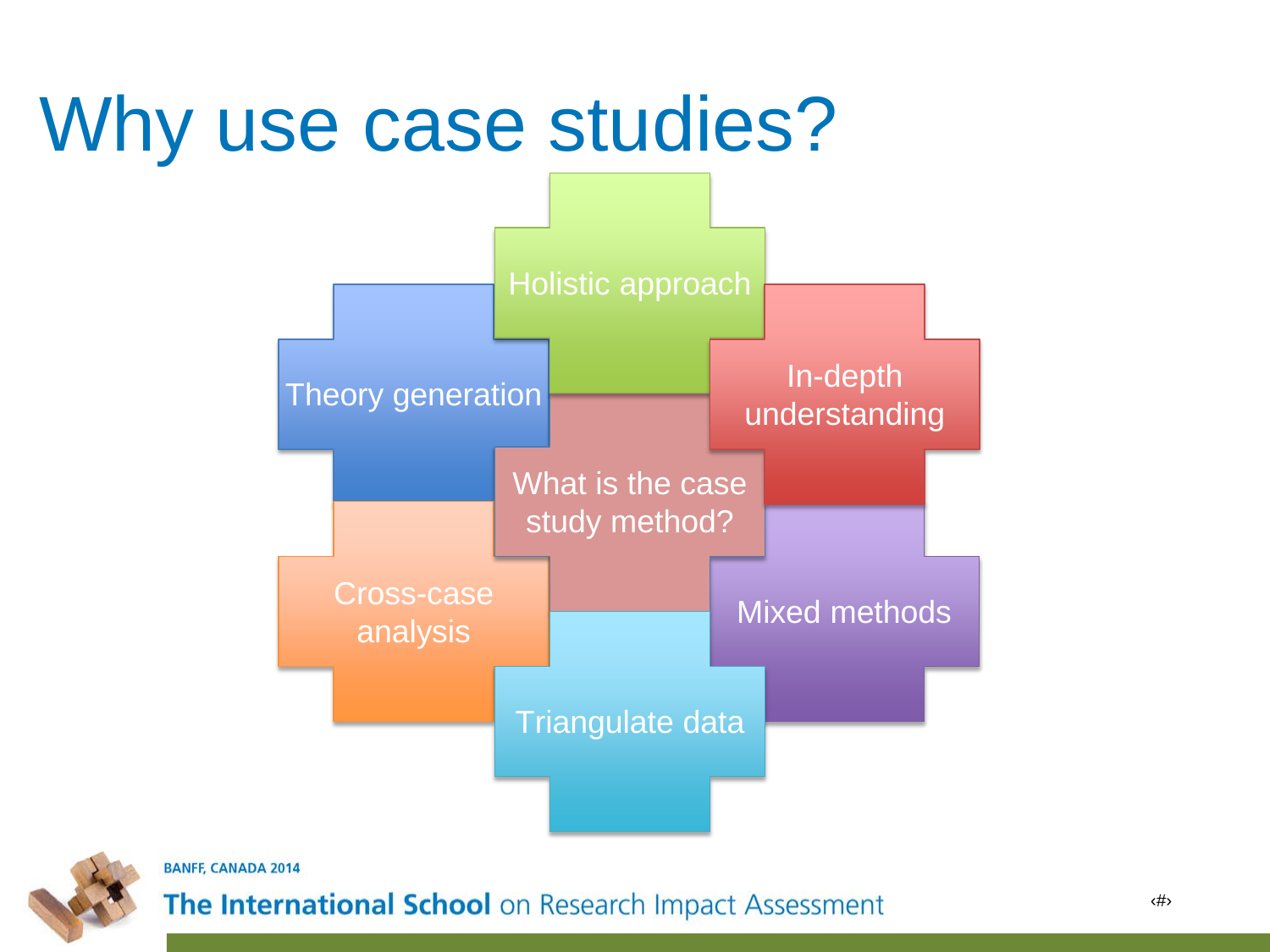### Key methodological issues





**BANFF, CANADA 2014**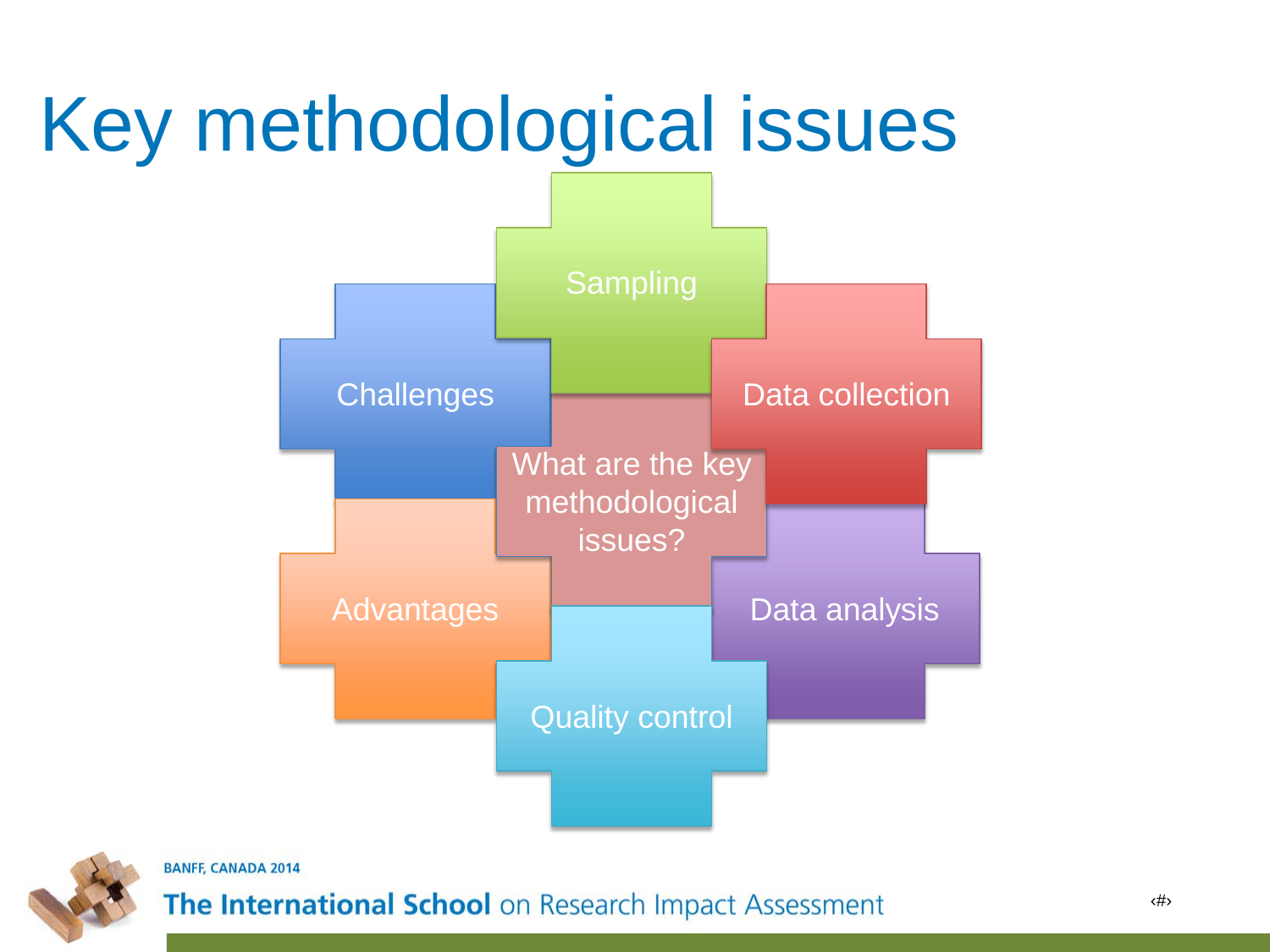# **Sampling**

**Sampling** 

- Not the same as a statistical sample
- Random sampling
	- Could miss examples of high impact
	- May not gain co-operation of low impact research teams

#### • Purposive

- Select high impact cases by types of impact and cover all funding mechanisms (purposive, stratified)
	- e.g., drug development, impacts on policy and clinical practice
	- e.g., basic vs. applied grants, fellowships, translational research grants



#### **BANFF, CANADA 2014**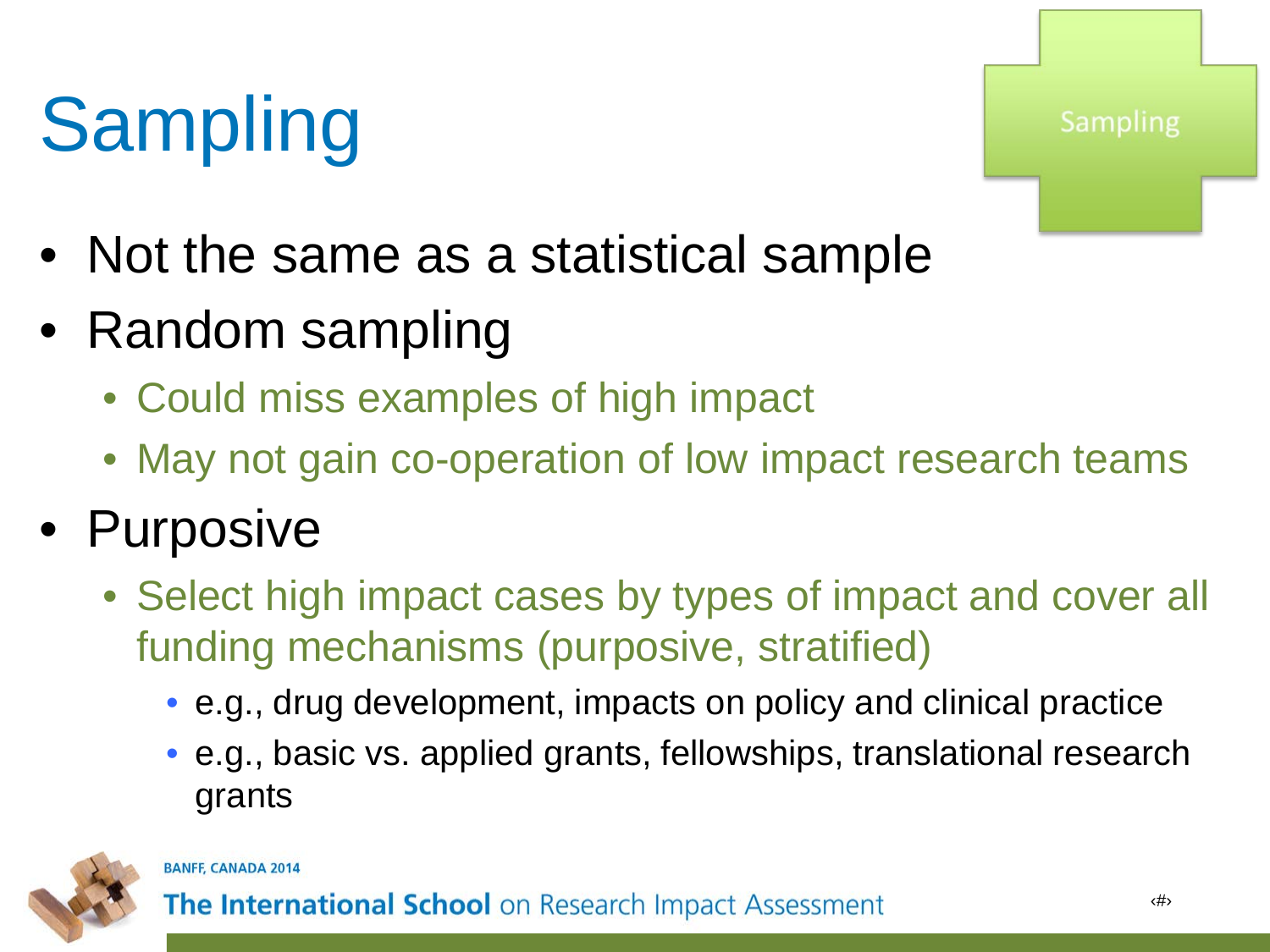### Data collection

- Must be governed by high scientific standards
- Must be as rigorous as quantitative methods
- Use an analytical or conceptual framework to guide data collection and analysis
	- e.g., Payback Framework, CAHS Framework, SIAMPI

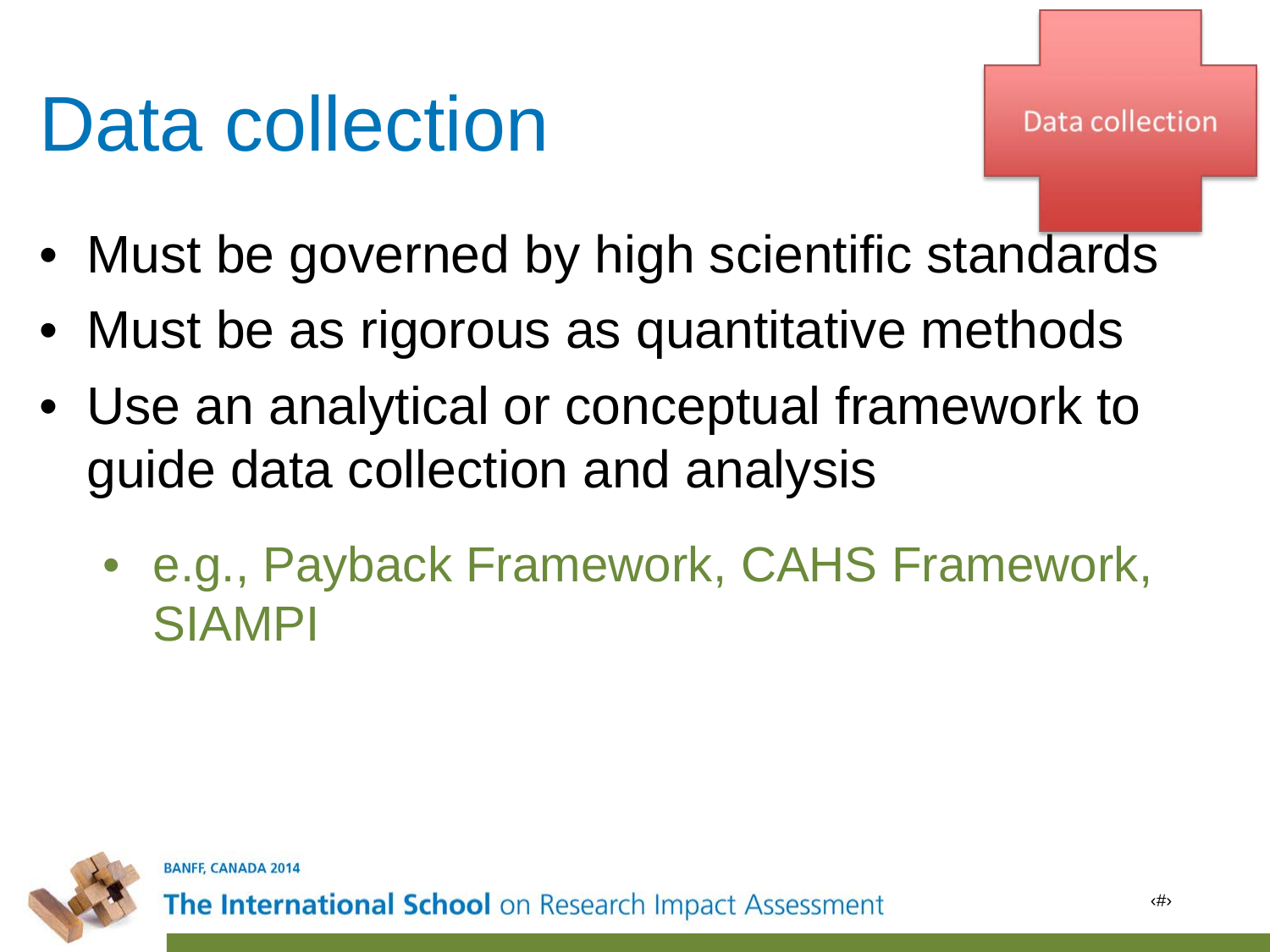# Data analysis

- Use an analytical or conceptual framework
- Triangulating data sources = more rigour
- Do not conduct data analysis in isolation
	- Double coding, member checking, solicit feedback from case study participants
- Do not generalise results—case studies are not statistical samples
	- Can generalise theory generation (as with a single experiment), but not for populations or universes
- Data reporting

BANFF, CANADA 2014

• Display data and interpretation separately



The International School on Research Impact Assessment

Data analysis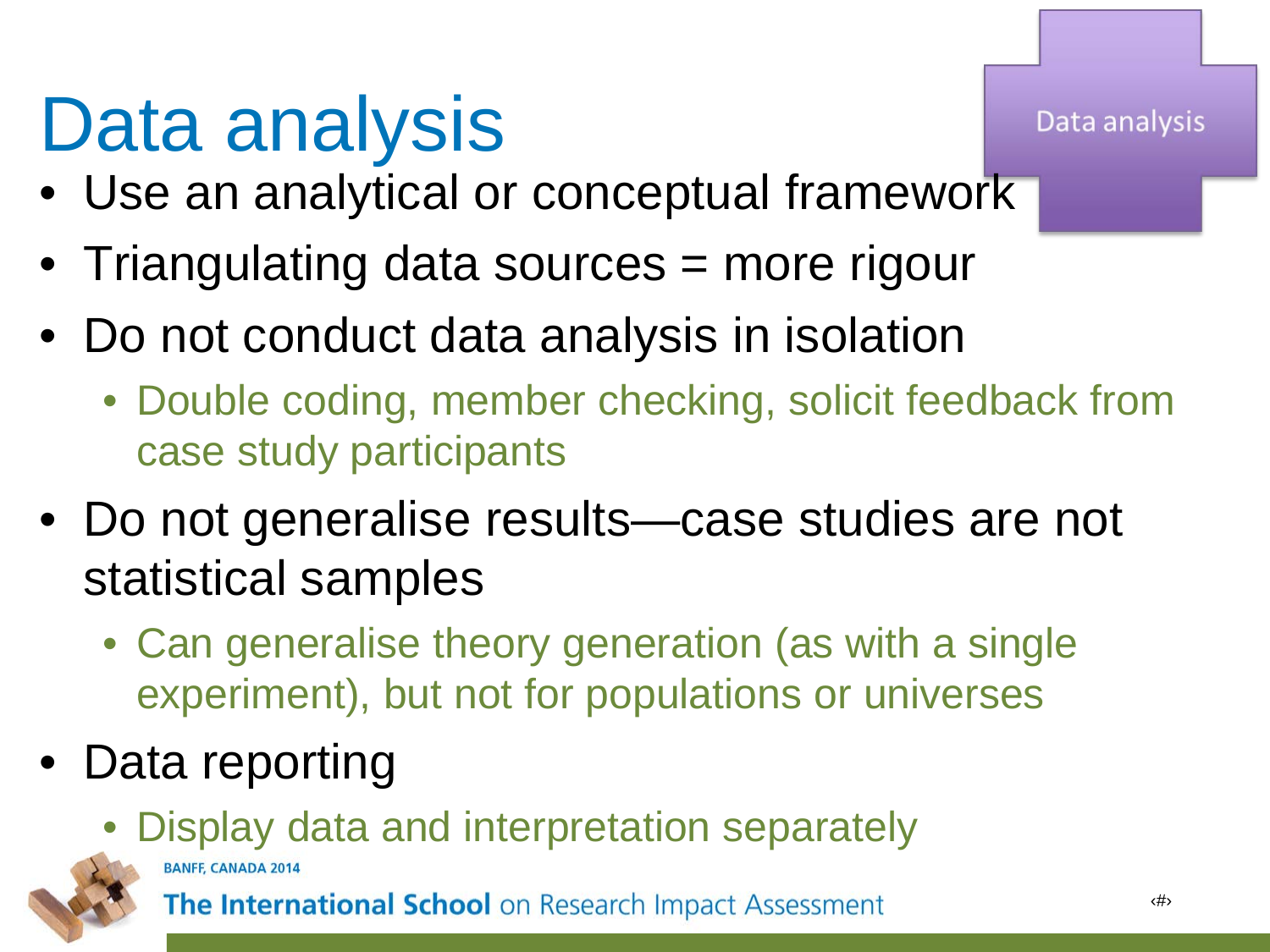#### Quality control • Construct validity

- Identify valid measures of impact (e.g., bibliometric data, economic data)
- Internal validity
	- Only for explanatory/causal case studies
		- Establish causal relationship where condition A leads to Condition B
- External validity
	- Define the domain to which a study's finding can be generalised
- Reliability
	- Same data collection procedures = same results



#### **BANFF, CANADA 2014**

**The International School** on Research Impact Assessment

**Quality control**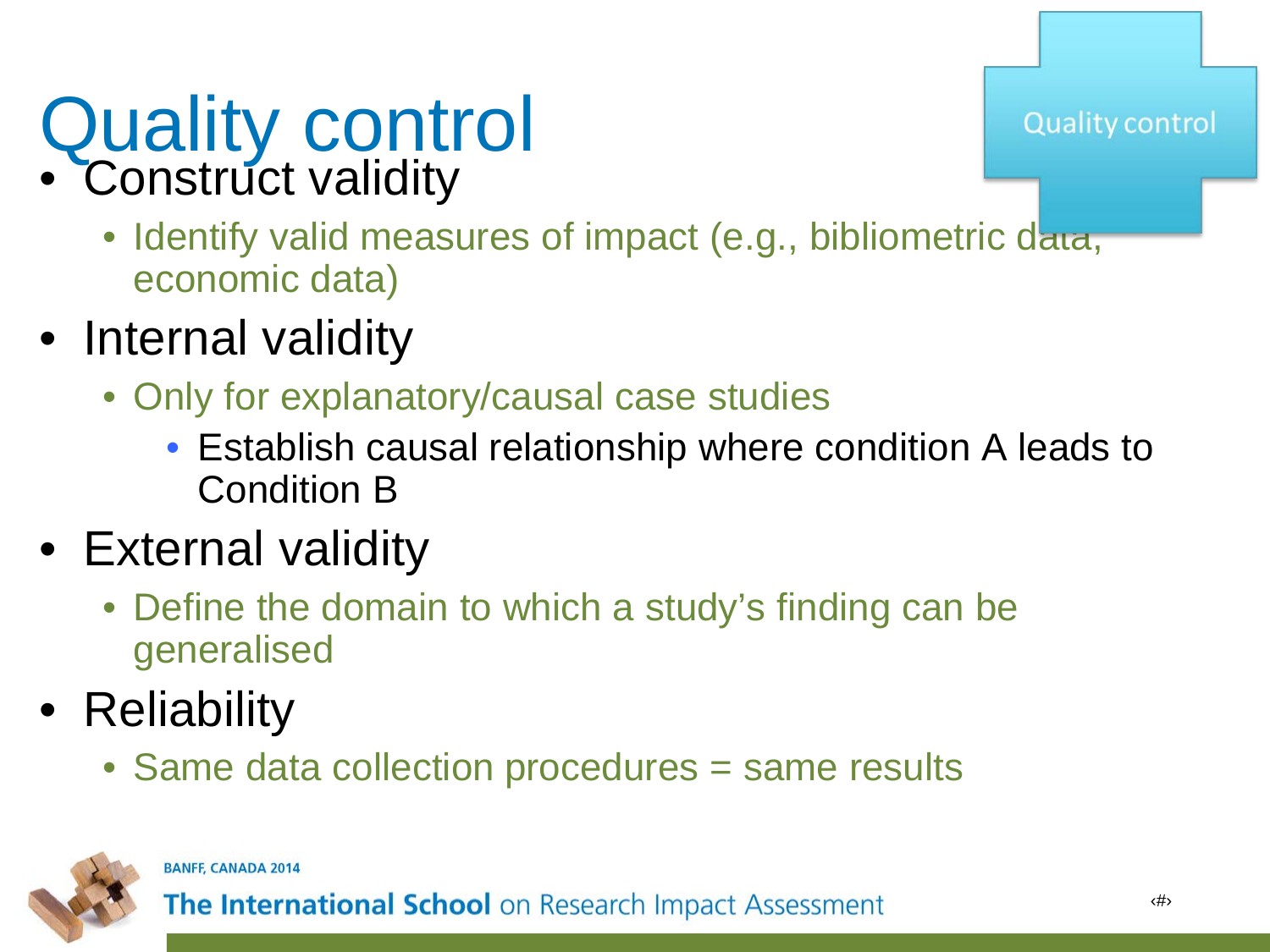# **Challenges**

- Subjective bias
	- Interview respondents
	- Researcher interpretations
- Time consuming for researchers & subjects
	- A "craft industry" compared to metrics as "mass production" (Martin, 2011)
- Possible low external validity



**BANFF, CANADA 2014** 

The International School on Research Impact Assessment

Challenges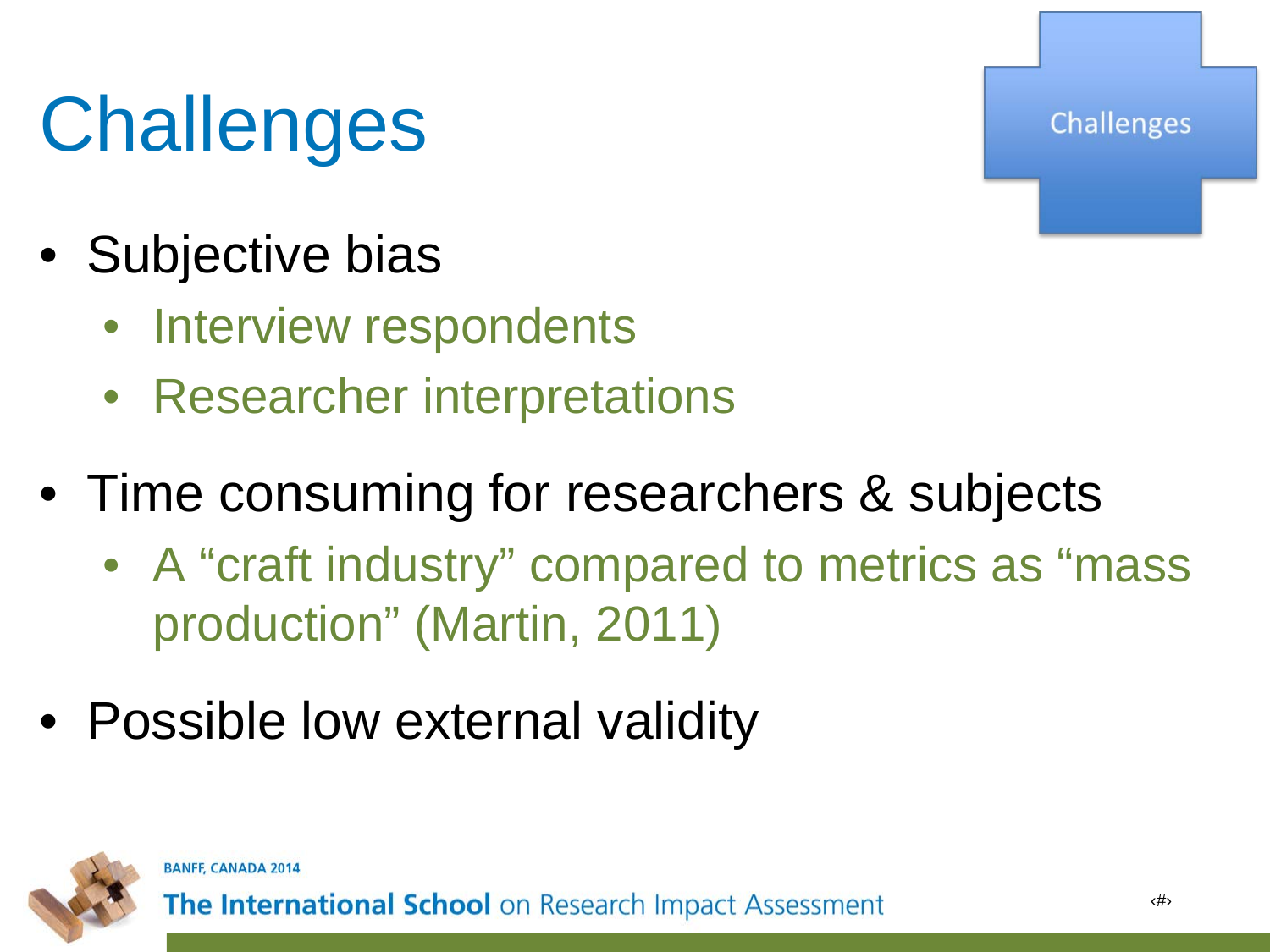# Advantages

Advantages

- Understanding the "how?" and "why?"
- Views phenomena through multiple lenses
- Rich variety of data sources
	- Triangulation adding extra rigour
- In-depth analysis
- High internal validity

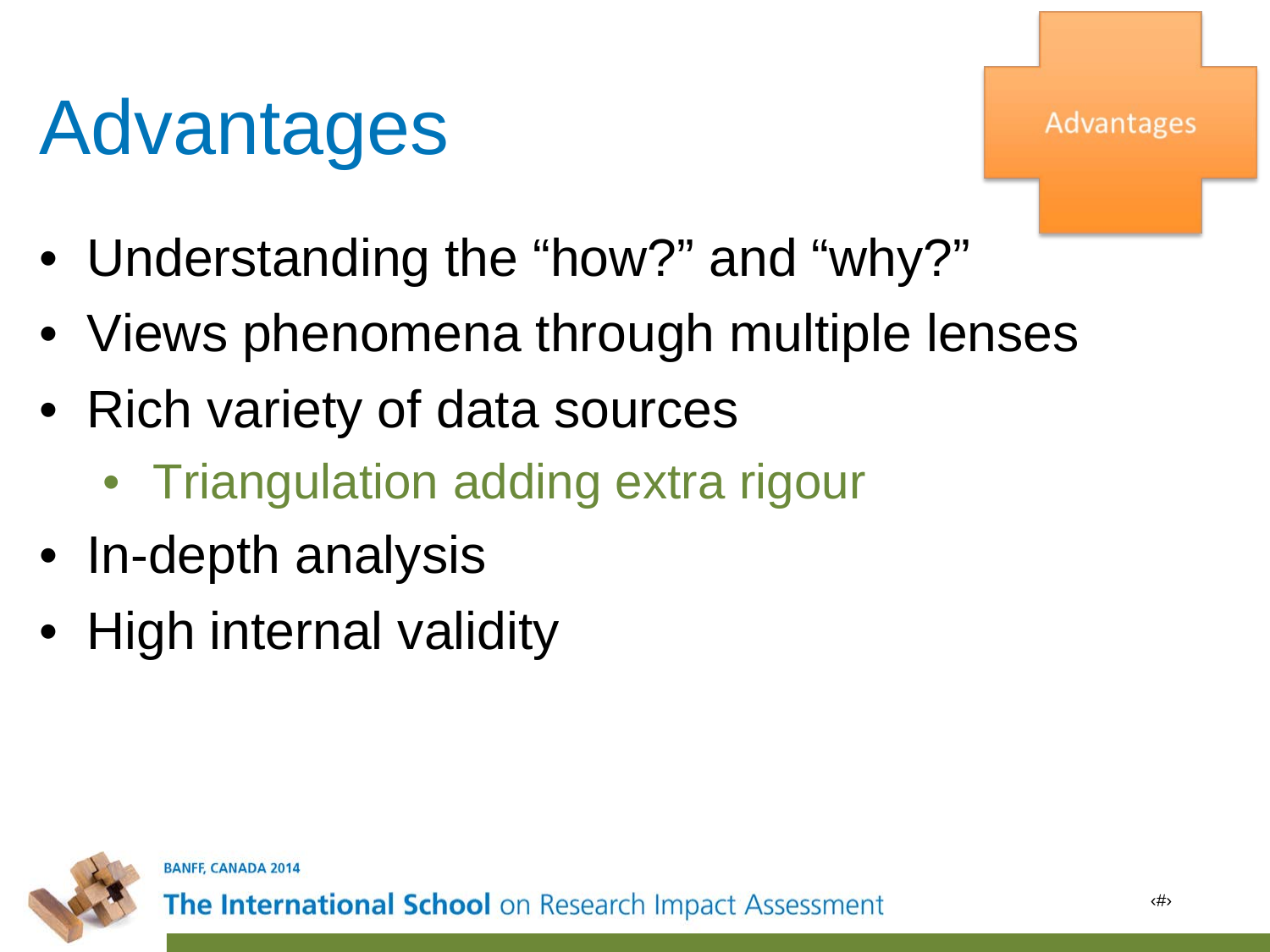#### The arc case example

- Why use case studies?
	- Emphasis on long-term benefits from health research
	- Examine the translation of research
- Data collection/methods
	- Document and literature review
	- Semi-structured key informant interviews
	- Bibliometric indicators
	- No survey case studies only

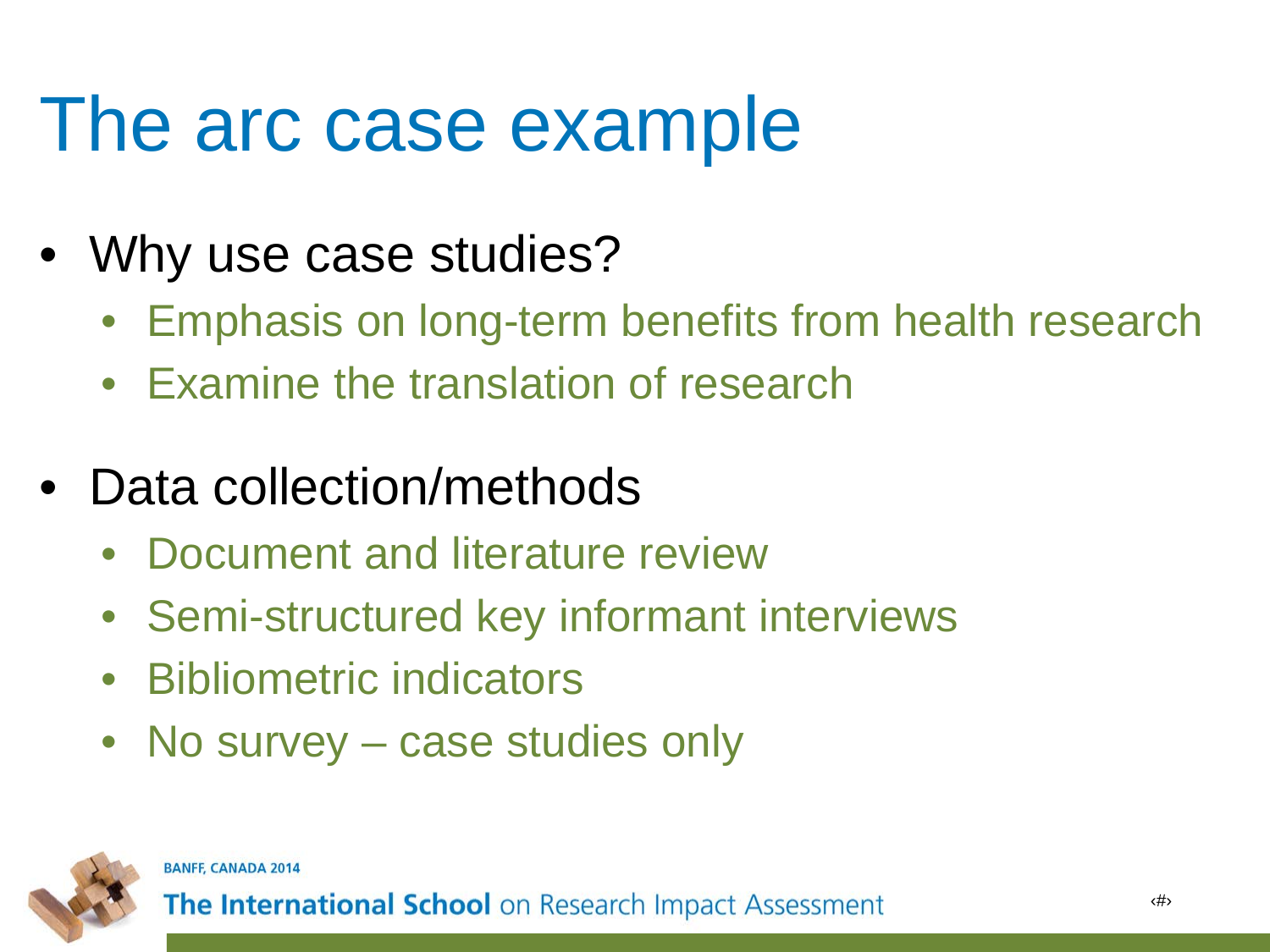# The arc case example *(cont'd)*

- Case study selection stratified
	- Mode of funding
		- Project grants, programme grants, fellowships, institutes
	- Type of researcher
		- Basic scientists, clinical scientists, allied health professionals
	- Bibliometric impact
		- Citation measures used to identify high-impact and midimpact researchers

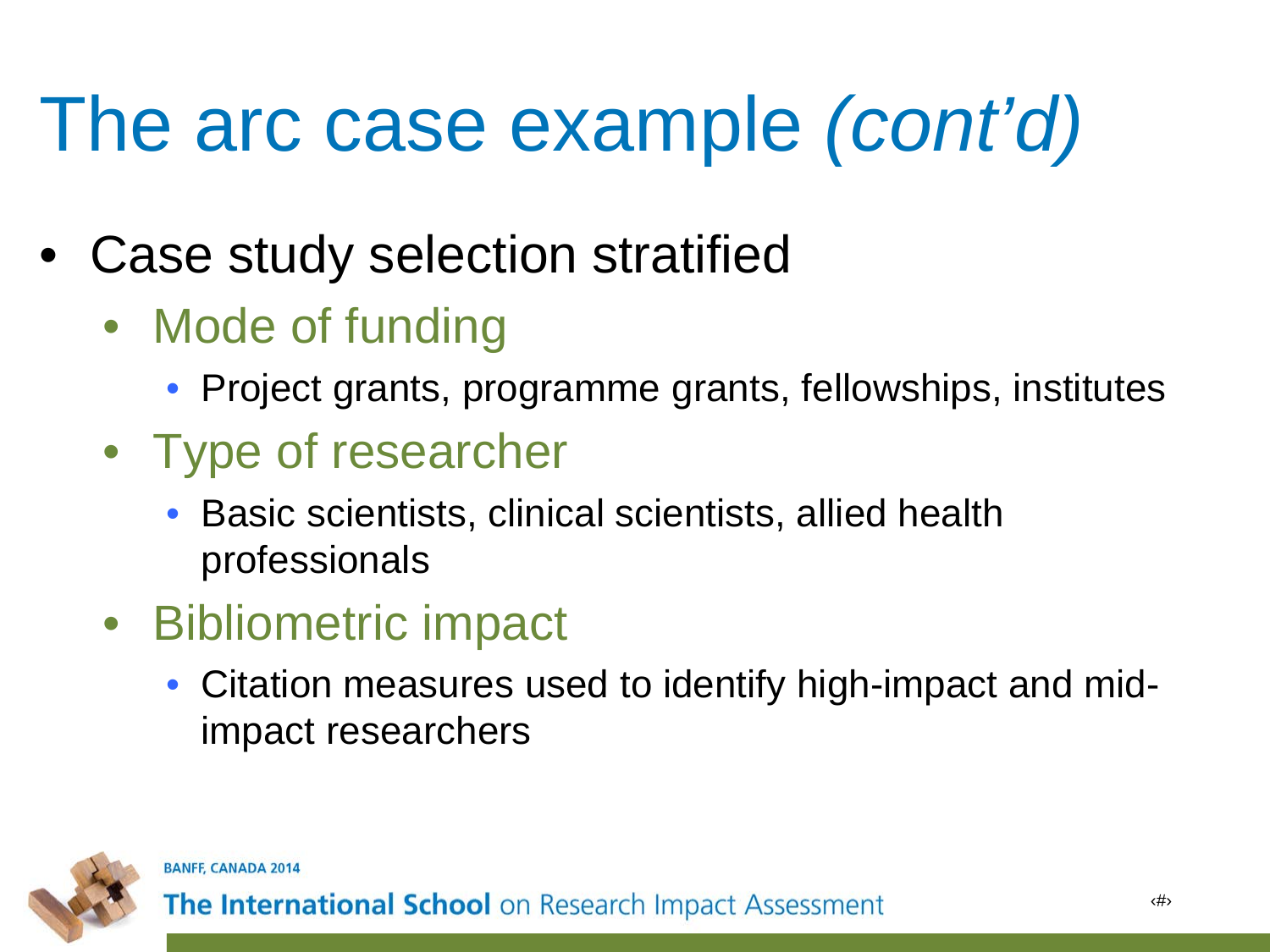# The arc case example *(cont'd)*

- Case study selection purposive
	- 16 case studies selected by Development **Committee**
- Case study analysis approach
	- Qualitative analysis
	- Quantitative scoring of five payback categories
	- Visual payback profiles



**BANFF, CANADA 2014**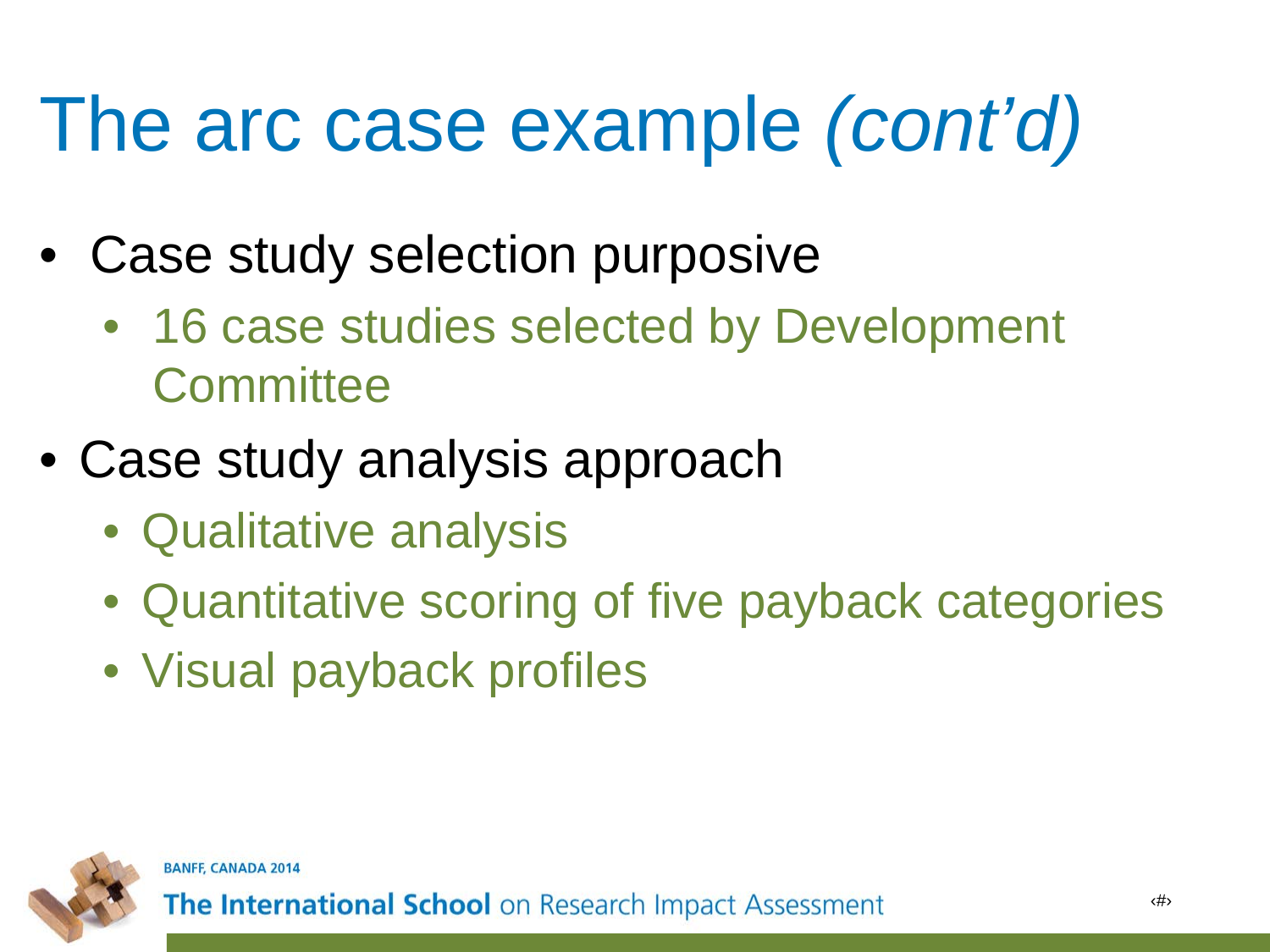

#### **KEY**

KP - Knowledge production RTCB - Research targeting and capacity building IPPD - Informing policy and product development HHSB - Health and health sector benefits **BEB** - Broader economic benefits

#### **The arc case example**



**BANFF, CANADA 2014**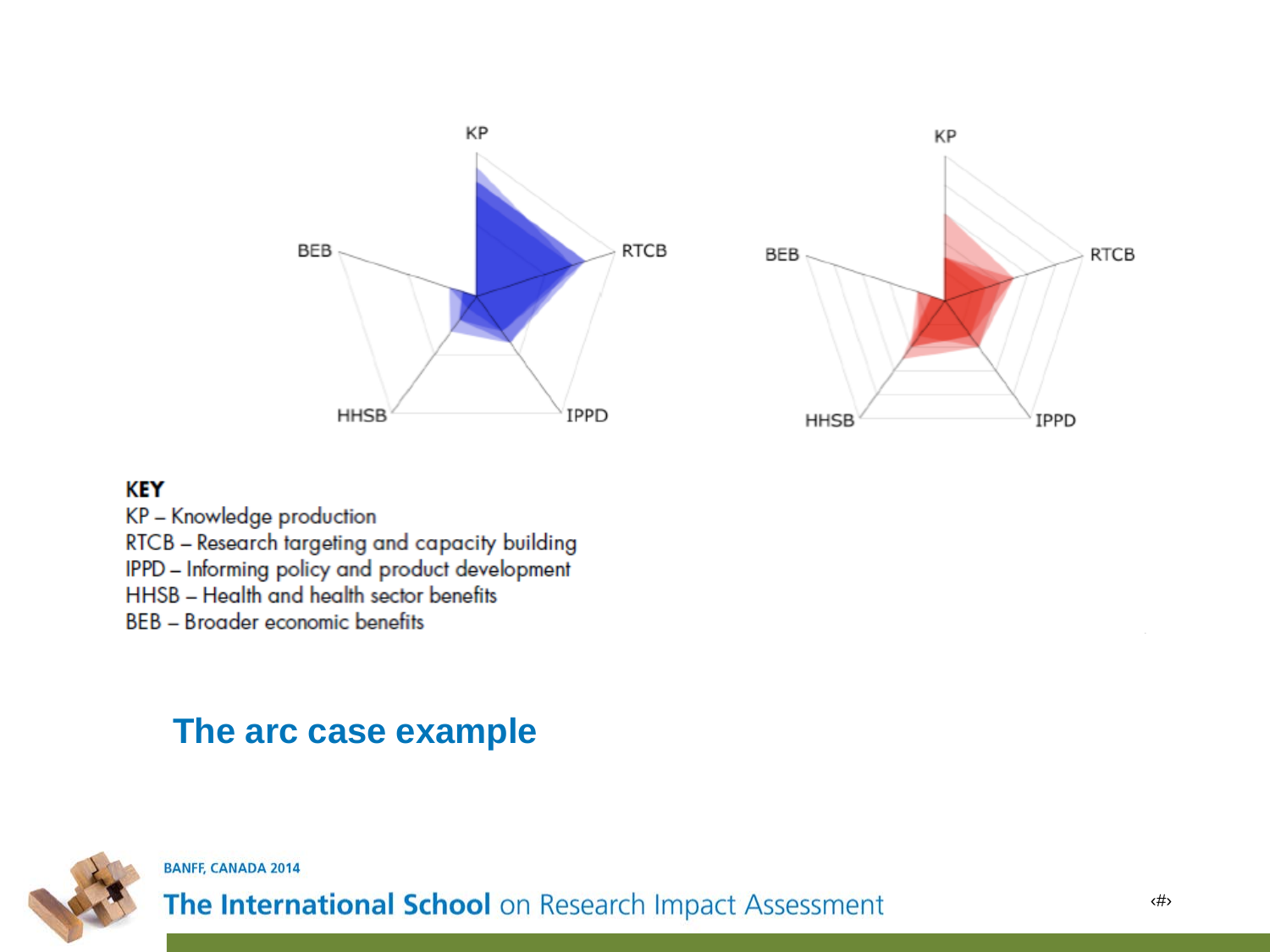# The Australian NBCF example

- Why use case studies?
	- Validation of data collected from payback survey
	- Supply richer data on impacts of NBCF research
- Data collection/methods
	- Payback survey
	- Document, literature and archival review
	- Semi-structured key informant interviews
	- Bibliometric indicators (productivity, citations)
	- Searches for citations in clinical practice guidelines



#### **BANFF, CANADA 2014**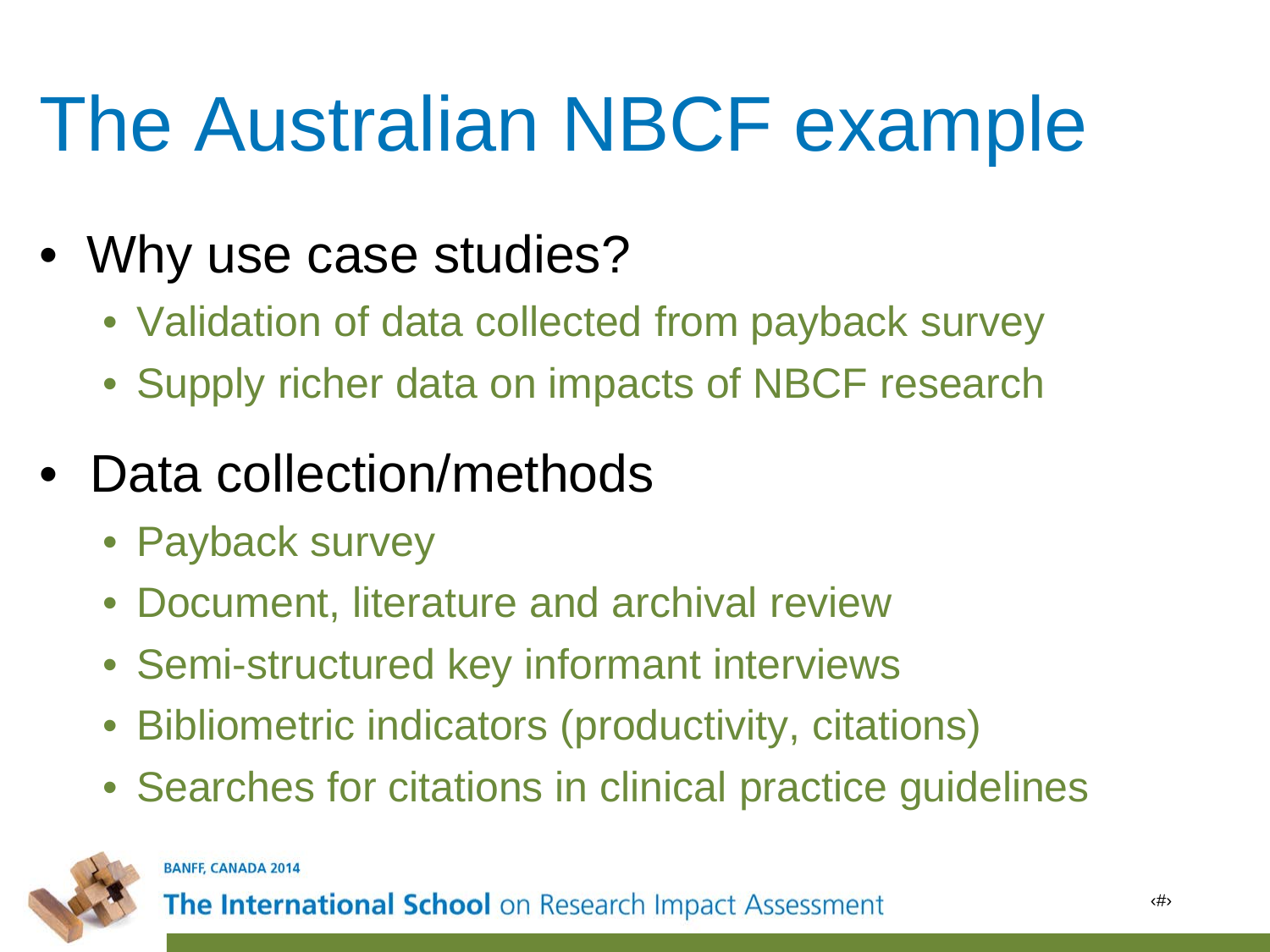# The Australian NBCF example

- Case study selection stratified
	- Mode of funding
		- Research projects, fellowships, PhD scholarships, national resources
	- Research type
		- Applied, basic, equipment
	- Payback categories
		- High impact identified from survey responses
		- High scientific impact identified by high-impact project publications in Scopus



#### **BANFF, CANADA 2014**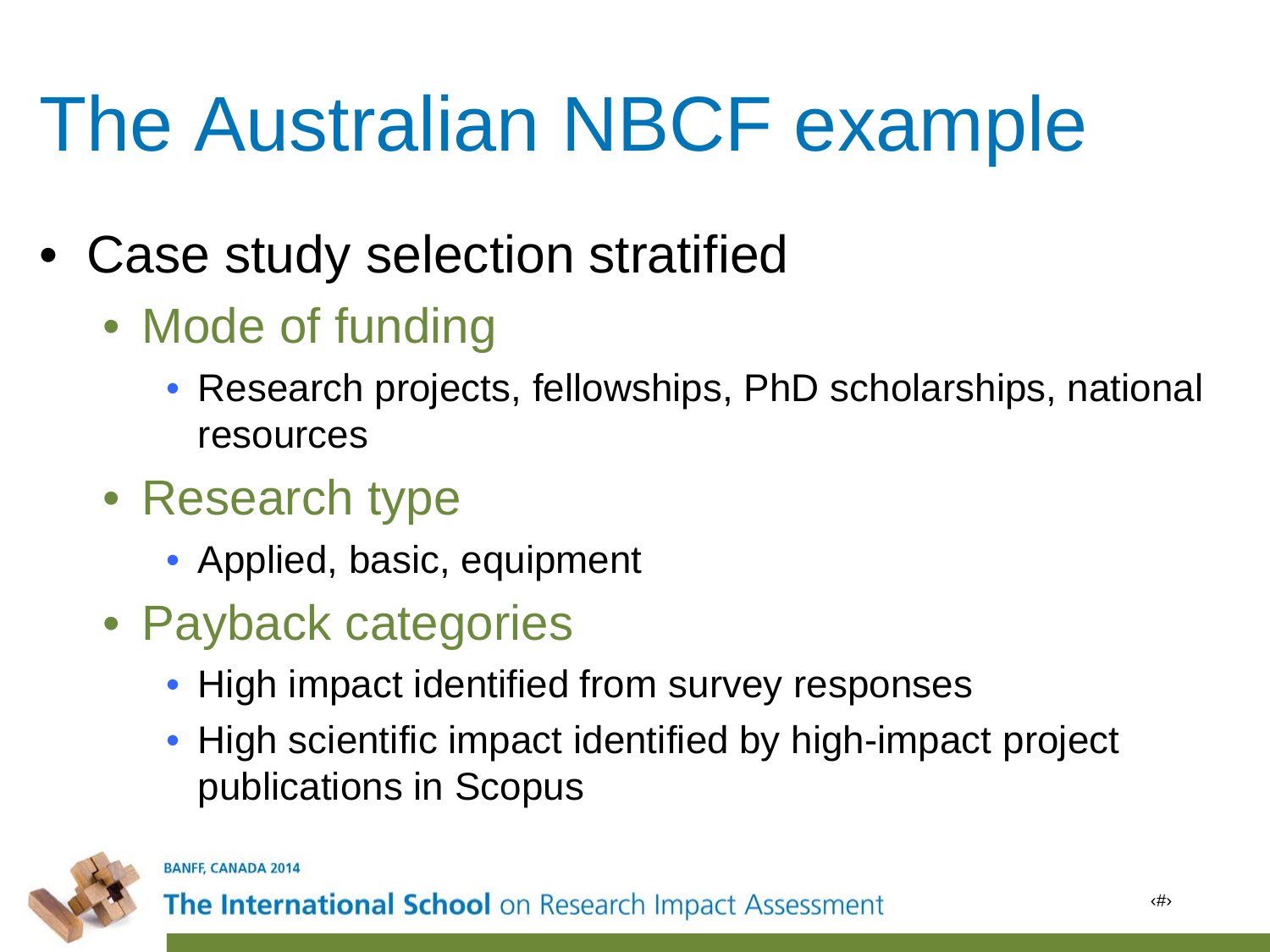# The Australian NBCF example

- Case study selection purposive
	- 16 case studies selected by NBCF Steering **Group**
- Case study analysis approach
	- Narrative accounts
		- Organised according to the stages of the payback model
		- Sent to project Chief Investigators for final validation
	- Cross-sectional analysis
		- By grant type

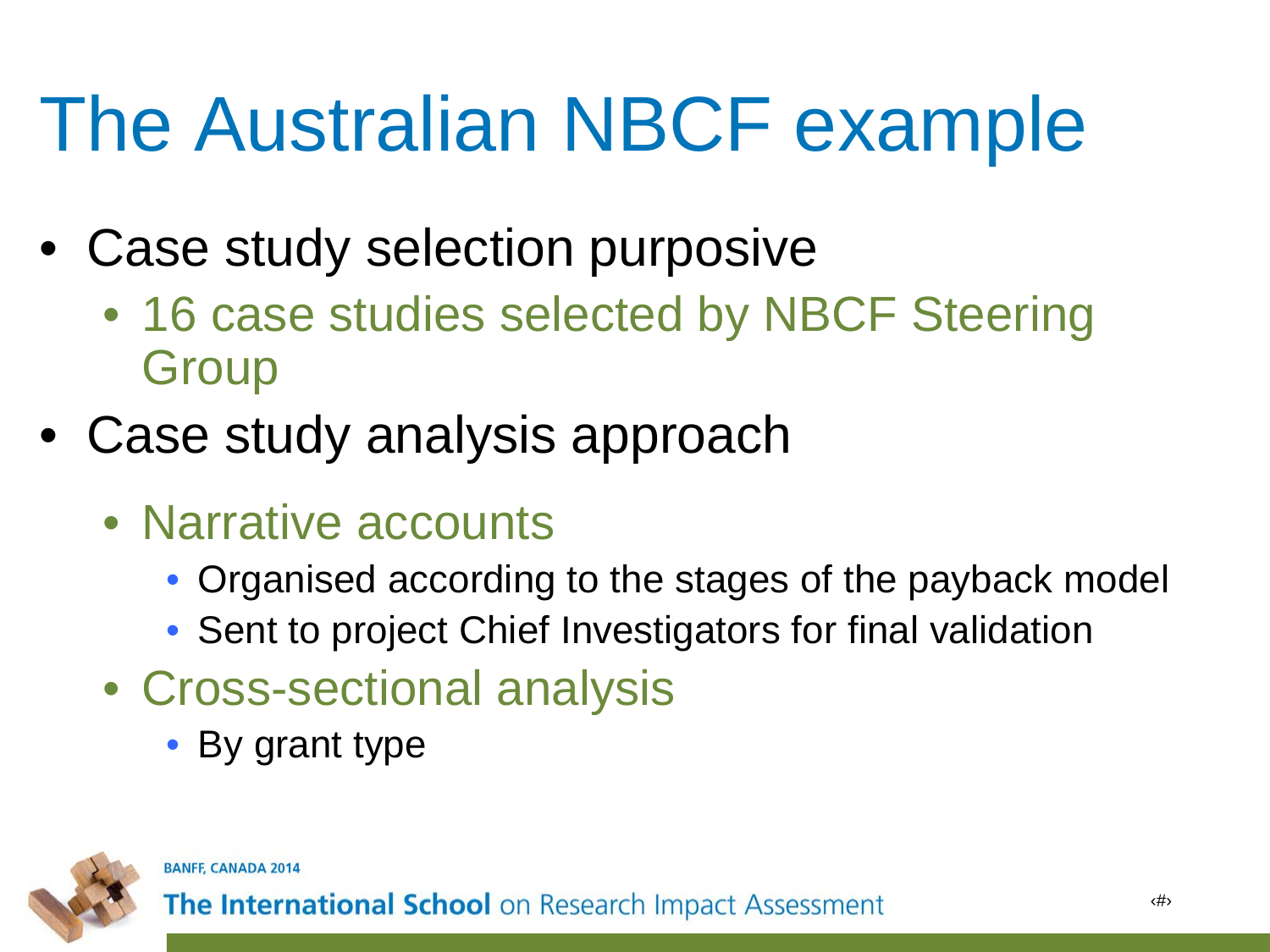# Learning activity



- **Would you want to use case studies within your organisation to assess research impact? Why? Why not?**
- Report back for whole room discussion
- 15 minutes



**BANFF, CANADA 2014**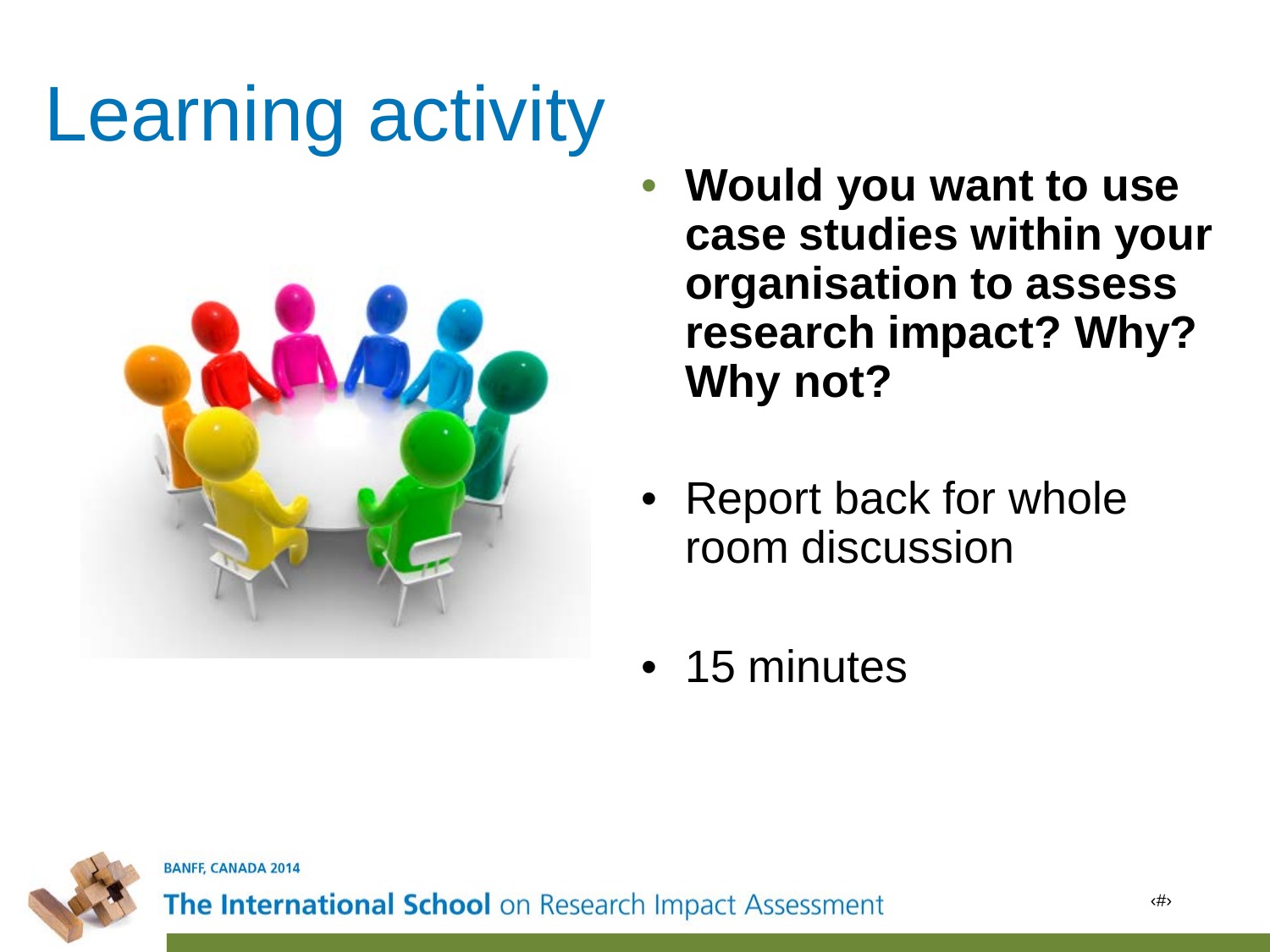## Key messages

- Do not underestimate the persuasive power of narratives (or "soft" stories supported by "hard" data) in reporting the findings of research impact assessments to research funders or policy makers
- The more "downstream" an impact is, the more important qualitative methods and case studies are to the evaluation of that impact

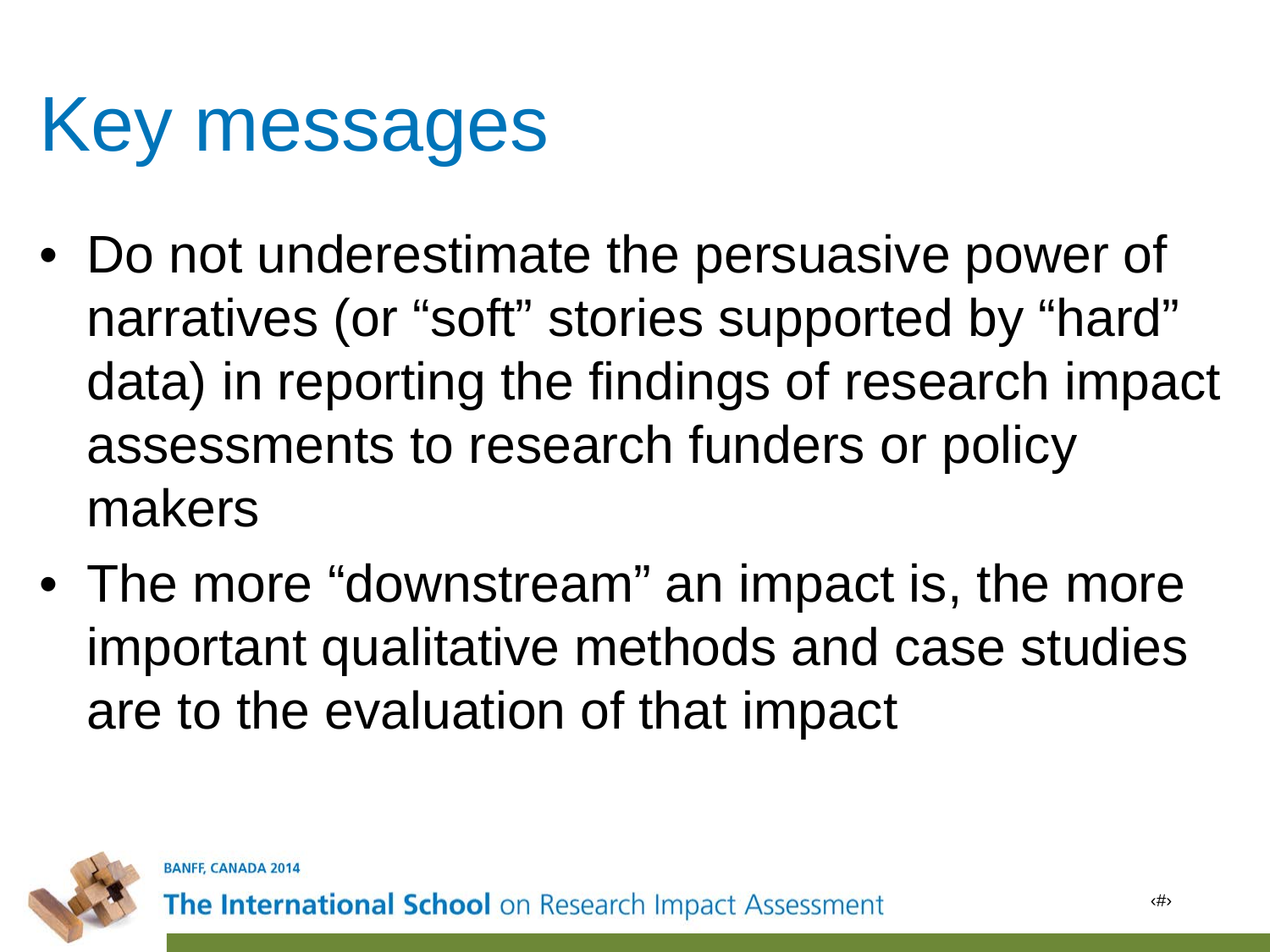# Key messages *(continued)*

- It is important to be aware of striking the right balance between the depth of detail an evaluation can offer and the time and resources available
- All data collection and analysis needs to be guided by an analytical or conceptual framework

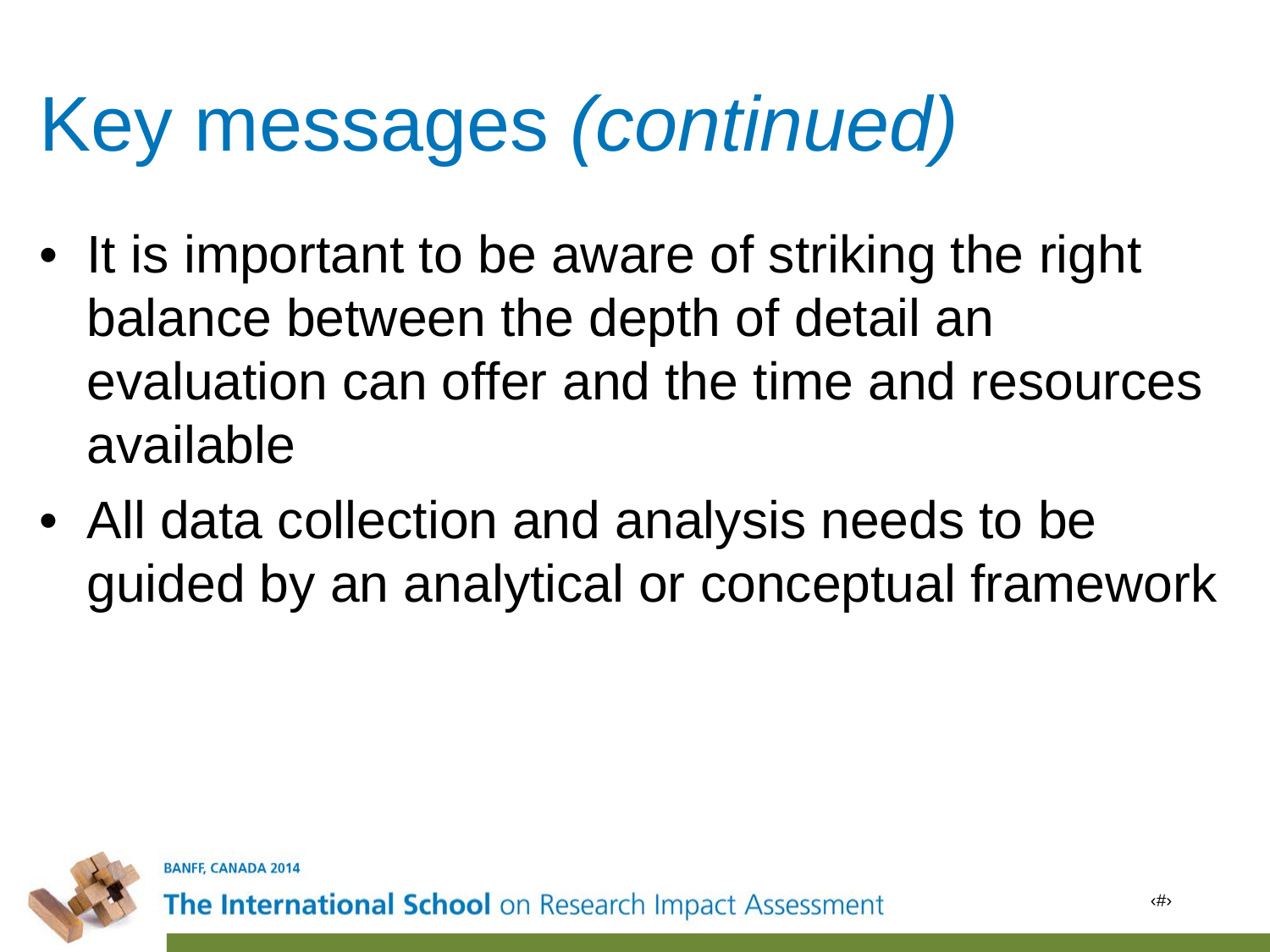## Recommended readings

Claire Donovan *et al.* (2014) 'Evaluation of the Impact of National Breast Cancer-funded Research', *MJA* 200(4): 214- 218

Claire Donovan (Ed.) (2011) 'State of the Art in Assessing Research Impact: Special Issue of Research Evaluation' 20(3)

Robert K. Yin (2009) Case Study Research: Design and Methods (4th Edition). Thousand Oaks, CA: Sage Publications

John Gerring (2007) Case Study Research: Principles and Practices. New York, NY: Cambridge University Press